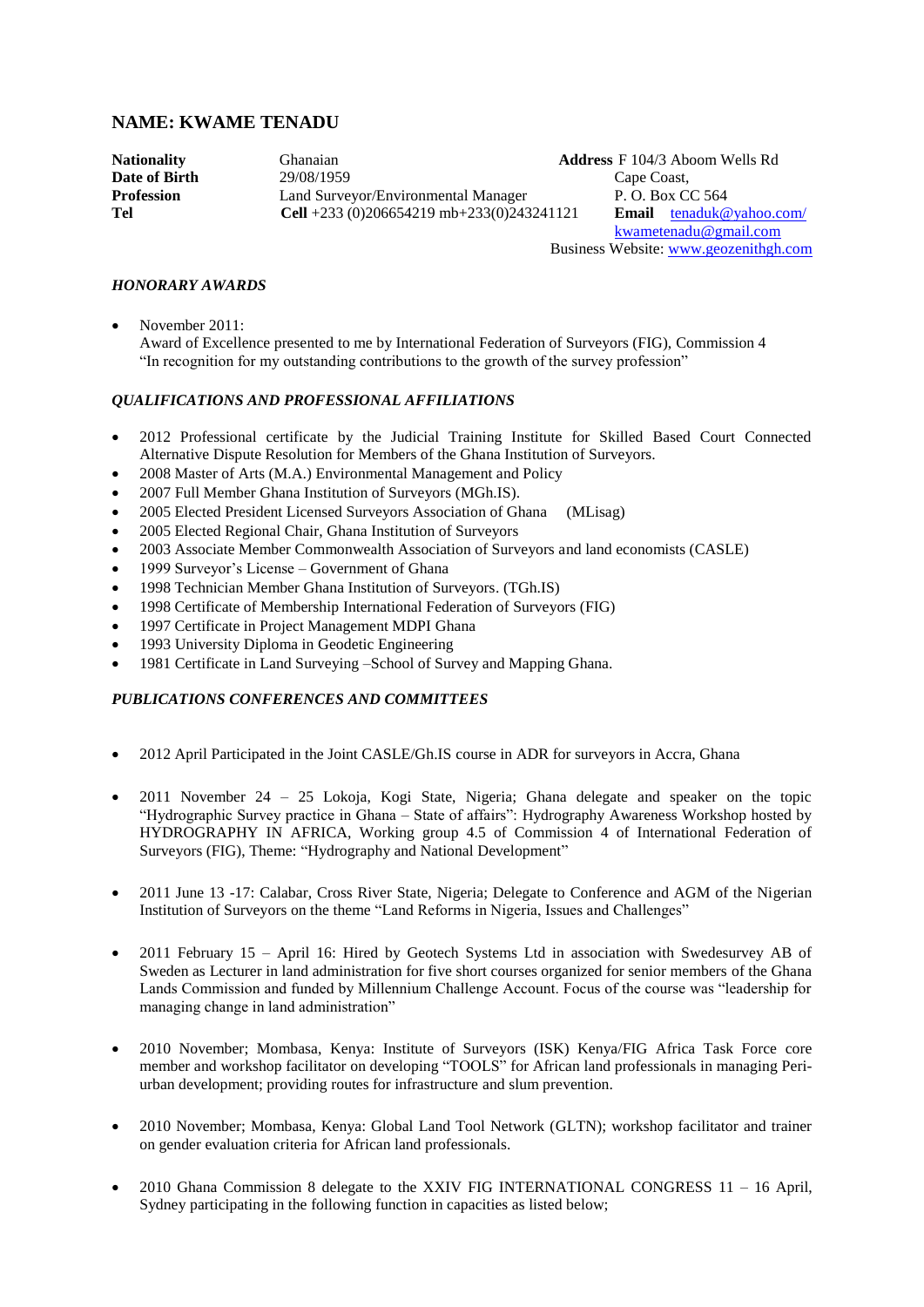- I. Chairman of TS 2E: Climate Change and Environmental Threats;
- II. Chairman of TS 4E: Coasts and Natural Resources;
- III. Rapporteur of TS 5J: Spatial Information for Climate Change Monitoring and other Natural Disasters Management;
- IV. Chairman of FS 4E: Critical Infrastructure Development.
- 2010 Gh.IS / FIG / CASLE 25-28 February: Ghana Commission 8 delegate and presented a paper on "PERI URBAN DEVELOPMENT :The Role of Traditional Authorities and land professionals – An overview of Western Nzema Traditional area - Ghana".
- 2010 Food & Agriculture Organization (FAO) /Royal Institute of Chartered Surveyors (RICS) 25-26 January 2010 Private Sector Consultation Meeting: "FAO Voluntary Guidelines on responsible governance of tenure of land and other natural resources**"-** Ghana delegate and participant in setting up voluntary guidelines on the above theme.
- 2009 Nominated Member, Africa Task force of FIG Chaired by Dr Diane Dumashie with a 5 year mandate to coordinate and organise African Associations of land professionals to partner traditional leadership in sustainable planning, capacity building and environmental resilience.
- 2008 FIG Working Week 2008 Integrating Generations and. FIG/UN-HABITAT TECHNICAL PROGRAMME AND PROCEEDINGS co authored a paper on "Standards and Quality Assurance; a need for The Land Surveyor in Implementing the Land Administration Project (Lap) of Ghana"
- 2008 UN-HABITAT delegate to a Land Professional's Workshop in Bagamoyo –Tanzania: Evaluation of Criteria for Land Tools in pro gender land management systems
- 2008 International Conference in Munich, Germany "Policy meets land management" Contributions to the achievement of the millennium development goals.
- 2006 FIG / Gh.IS delegate, fig regional conference participant / chairman technical tours and accommodation sub committee
- 2005 Ghana Delegate, FIG Regional conference in Cairo Egypt International Federation of Surveyors,
- 1999 Ghana Institution of Surveyors- THE LAND SURVEYOR- a pillar in national development
- 1994 Survey Dept./ RECTAS GDTA (France) National Seminar on remote sensing and GIS application for sustainable development and environment protection in Ghana

# *PROFILE:*

Mr. Kwame Tenadu Snr. holds a Master of Arts Degree in Environmental Management and Policy, a Land Surveyor's License, University Diploma in Geodetic Engineering and a Certificate in Land Surveying. He is a Professional Land Surveyor of the Ghana Institution of Surveyors and a Governing Council Member. He is a key member of the committee responsible for international relations and export of professional services, a member of and the current President of the Licensed Surveyors Association of Ghana [www.lisag.org](http://www.lisag.org/) , a member of the International Federation of Surveyors and the Chair-Elect for Commission 8 in charge of spatial planning and economic development [www.fig.net](http://www.fig.net/), an associate member of the Commonwealth Association of Surveyors and Land Economists and has had over 30 years experience in land surveying and land administration in both Ghana and Nigeria in West Africa.

In the Federal Republic of Nigeria, for nine years, he was extensively involved in major engineering projects such as the expansion of the Benin City airport in charge of setting out buildings, utility infrastructure and precision navigational systems. He was also engaged in studies for the expansion of the Warri and Koko seaports, and later, worked as lead Surveyor for survey, design and construction supervision of several kilometres of water distribution pipeline systems for several towns and Cities in the then Bendel State with OVE ARUP, an Israeli Consultancy firm.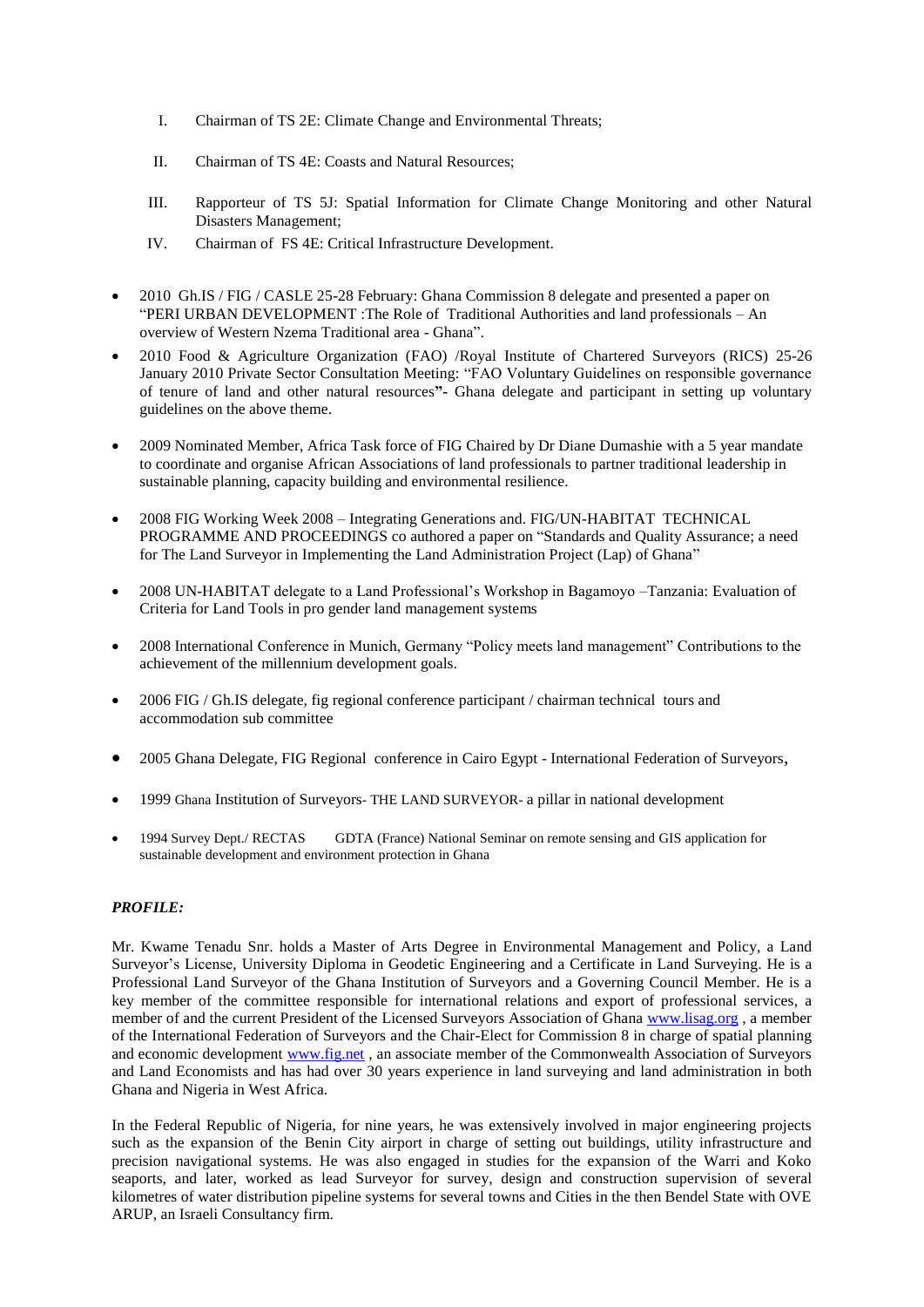In his later years in Nigeria, he joined Cubiertas Y Tejados (CYT), a leading Spanish company as Chief Surveyor, which had won a design and construct project of a dual carriage highway from Ogun State through Oyo to Kwara States of the Federal Republic of Nigeria.

Since his return to Ghana, he has been the Managing Director of Geo – Zenith Limited, a firm he founded since 1993. He has provided services to the Government of Ghana through the Director of Surveys in the areas of cadastral surveys, staking out of development schemes for residential use, contour mapping, and establishment of ground controls for photogrammetric mapping.

He was a key member of the survey team that studied and designed the dualization of the Accra – Kumasi highway, particularly the diversions at Apedwa and Anyinam by- passes.

He has engaged in others forms of acquisition of lands for mining, oil palm plantation development, and development of housing schemes, designed roads, rural electrification and water supply schemes.

He undertook the mapping; survey and acquisition of site for the Dutch Government supported Amansuri Conservation Integrated Development Project (ACID) for the Wildlife Society of Ghana, Beyin in the Western Region of Ghana. He was a Survey Consultant for His Excellency the President's special initiative on oil palm. He was the Surveying Consultant and later the site services coordinator to the Ministry of Education Sports and Science for the construction of a new Olympic size stadium which hosted the 2008 Confederation of African football tournament in Ghana (CAN2008) in Sekondi/Essipon and the ongoing Cape Coast Stadium.

In the area of land administration, he is a former Chairman of the Central Region Lands Commission (a Constitutional body that is clothed with the management of public and private lands within the region) and served as Chairperson of the standing, Stool and public lands management committees of the commission. Mr. Tenadu attends Court as Licensed Surveyor and an Expert witness in the determination and arbitration of land boundary disputes. He is advisor to His Eminence Cardinal Peter Appiah Turkson, the Papal President for peace and justice at the Vatican in Rome, and a retained land and property advisor for the Catholic Archdiocese of Cape Coast.

He was a Governing Council Member of the Ghana Institution of Surveyors for six years and was a member of several sub committees of Council. In February 2003 he became Individual Associate Member of the Commonwealth Association of Surveyors and Land Economist

He was a delegate to the International Federation of Surveyors (FIG) regional conference held in Cairo, Egypt in March 2005 and was later nominated to Chair the Technical Tour and Accommodation subcommittee of the International Federation of Surveyors / Ghana Institution of Surveyors (FIG-GHIS) joint Regional Conference held in March 2006 in Ghana.

In 2008, he was invited by UN HABITAT and trained in the evaluation of criteria for land tools and pro gender responsive land management systems held in Tanzania and organized by the Global Land Tool Network (GLTN) as a land professional representing Ghana. In the same year he was invited by the Technical University of Munich (TUM) to attend a conference in Munich, to evaluate German government assistance to Ghana in pursuit of the millennium development goals.

He is also a serving member of the following organizations: member, Ghana Wildlife Society, Former Chairman, Ghana National Chamber of Commerce and Industry (Cape Coast Branch), Chairman Central Region Shippers Council and Member, Association for the Protection of Historical and Archaeological Sites.

Mr. Tenadu has also associated with different Consultants for the provision of detailed studies on Land Use Planning and settlement development for the Ada Songhor Lagoon area for the Minerals Commission of Ghana, and again, to the World Bank supported Urban Environmental Sanitation programme for the design revision of Odaw, Onyasia and Dzorwulu basins by WATERTECH.

In the area of mining, He was the team leader for a major mine evaluation study to provide topographical data for bauxite ore development at Ichiniso and Kanayerebo concession near Awaso, a concession of Alcan Canada/Ghana Bauxite Company Limited, doing also a bi-yearly ore stockpile volume measurements for auditing.

In the late nineties, he was involved in establishment of survey control points for then Western Goldfiels at Wassa Akropong, demarcation of concession boundaries, detailing of crop farms and assessment for Tournghan Ghana Limited of Tarkwa at Bawdie as well as Golden Rule Resource's prospecting area at Adjakaa Manso all in the western region.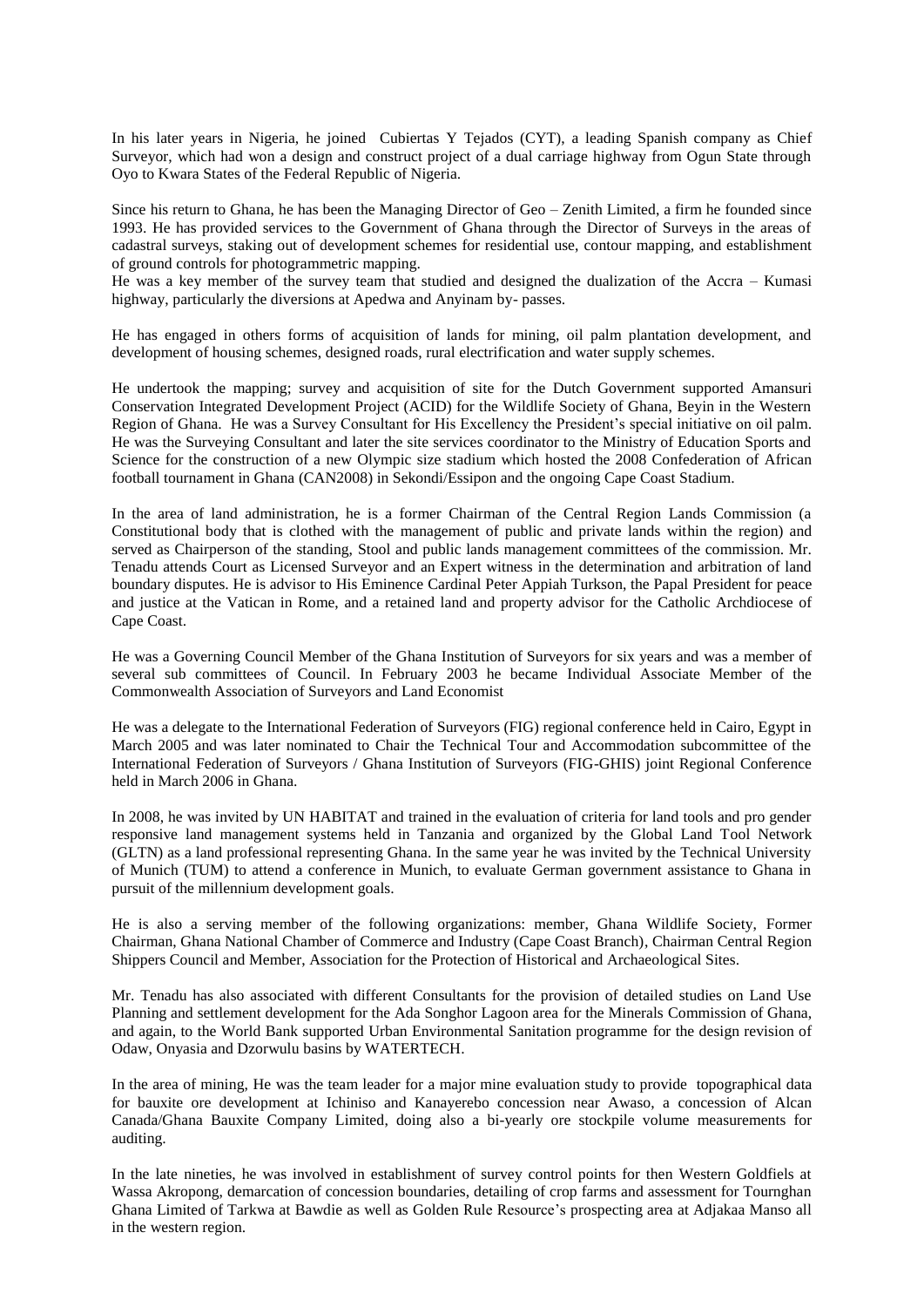He has been part of an engineering team that has carried out several foundation and geotechnical investigation studies in association with Geological Survey of Ghana on major construction sites such as the Esipon stadium in Sekondi, Cape Coast Stadium, a limestone concession boundary survey and foundation studies for mining and cement manufacturing plant at Buipe, northern Ghana.

He has also carried out Environmental Impact Assessment and auditing for the ongoing Cape Coast sports stadium.

Currently he is consulting for the Ministry of Agriculture under the Twifo Oil Palm Plantations' (TOPP) Out grower scheme which is being supported by the Agence Francais de Development (Afd) to enumerate and create ownership and title database for all small plantation holders on this ten year project.

# *SPECIALIST CAPABILITY*

Kwame is multi – lingual and has working knowledge level of French and Spanish. He also has over twenty year's specialist experience in surveying, land administration and management and business strategies with environmental and sustainable issues. Experience gained in a Land Use and Planning Consultancy adds to his management capability in Land and Resource Management and interest in community development issues relating to urban and rural development. This, combined with Land Information Management experience enables him to add significant value in land, real estate, rural large scale agricultural enterprises, and community development. He has a professional Mediation certification as an Alternative Dispute Resolution (ADR)

# *COMMITTEE AND BOARD MEMBERSHIP*

- 2012 Chair Elect: International Federation of Surveyors (FIG) Commission 8 on spatial planning and Economic Development [\(www.fig.net\)](http://www.fig.net/)
- 2012 Governing Council Member of the Ghana Institution of Surveyors
	- Vice Chair, Committee on public and International Relations and Export of professional service
	- Member of Finance Committee
- 2010 Member of the committee on draft land bill, chapter on survey and mapping for the republic of Ghana:
- 2010 FIG Member of African Task Force
- 2010 Ghana Institution of Surveyors; Liaison of FIG/Gh.IS
- 2009 to date: Advisor on land and property to Catholic Archdiocese of Cape Coast on the Cape City Project
- 2005- to date: Central Regional Chair; Ghana Institution of Surveyors
- 2008-to date: Central Regional Chair; Ghana Shippers Council
- 2005- to date: President, Licensed Surveyors Association of Ghana [\(www.lisag.org\)](http://www.lisag.org/)
- MEMBER OF GOVERNING COUNCIL OF THE GHANA INSTITUTION OF SURVEYORS FOR 2001/2002, 2002 / 2003, AND 2003/2004 2004/2005 SESSIONS
	- (a) FINANCIAL SECRETARY/TREASURER LAND SURVEY DIVISIONAL COMMITTEE (GHANA INSTITUTION OF SURVEYORS)
	- (b) MEMBER OF THE EXECUTIVE COMMITTEE LAND SURVEYING DIVISION (GHANA INSTITUTION OF SURVEYORS)
	- (c) MEMBER CONTINUOUS PROFESIONAL DEVELOPMENT(CPD), FINANCE, WELFARE, AND LAND SURVEY DAY PLANNING COMMITTEE (LAND SURVEY DIVISION OF GHANA INSTITUTION OF SURVEYORS)
	- (d) MEMBER OF THE PUBLIC AFFAIRS COMMITTEE OF COUNCIL (GHANA INSTITUTION OF SURVEYORS)
	- (e) MEMBER, COMMITTEE FOR THE DRAFTING OF SURVEY COUNCIL LAW;GHANA INSTITUTION OF **SURVEYORS**
- 2002 2004 : Chairman of Central Region Chamber of commerce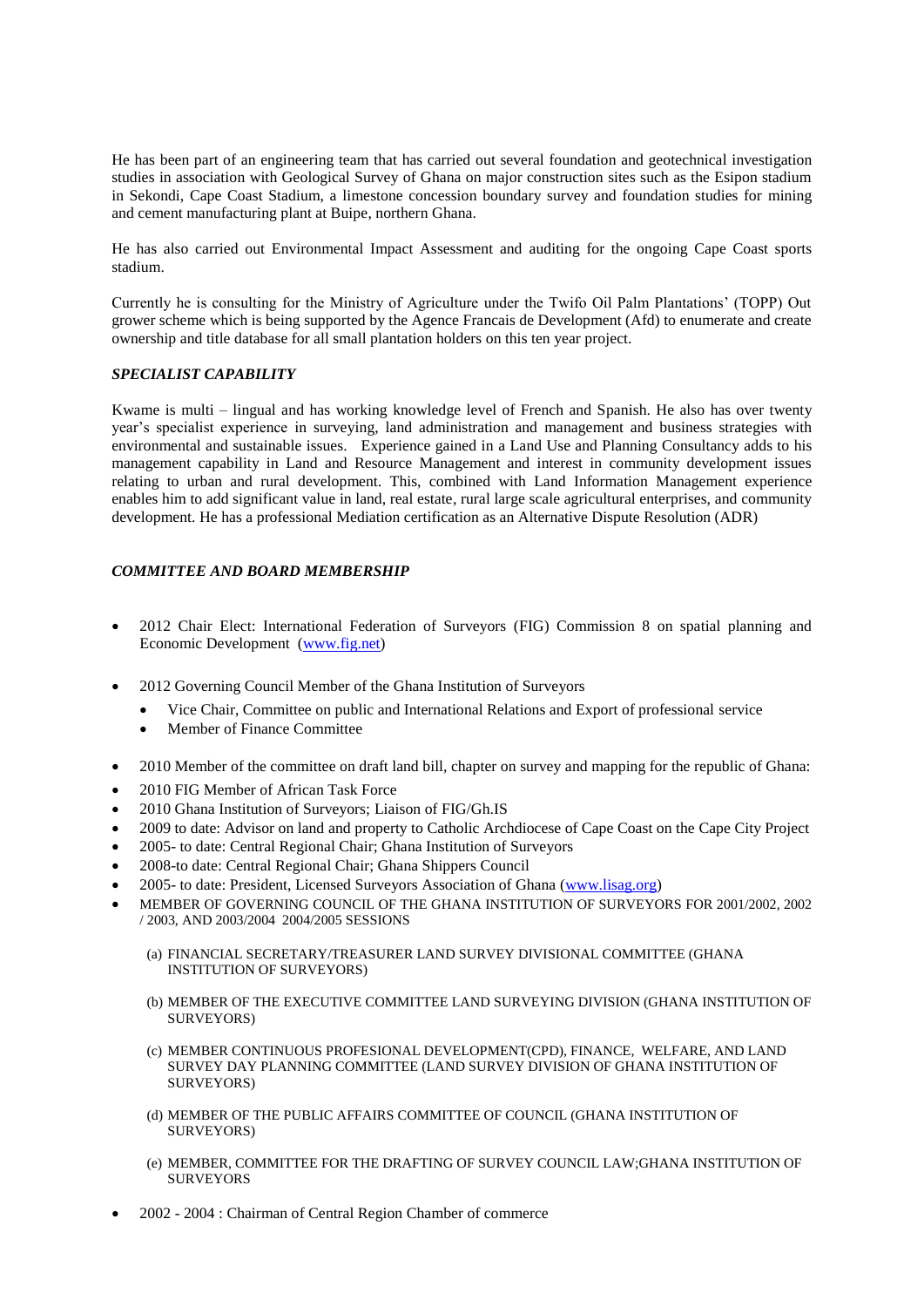- 2000 2001: Chairman of the Central Region Lands Commission
- 1998-2002 : Executive Council Member: Association for the protection of historical and archaeological sites (APHAS)

# *KEY SPECIALIST FIELDS*

# TRAINING AND CAPACITY BUILDING

- Consulted for Thomson Reuters, formerly International Land Systems (ILS) /USAID by conducting a comprehensive training needs assessment (TNA) and a training plan of the Department of Lands, Survey and Cartography of the Ministry of Lands and Mines of the republic of Liberia in June 2011.
- As a course lecturer in environmental sustainability and land administration, I have since January 2011up to end of April 2011, offered training in leadership for managing change in land administration for the Lands Commission of Ghana senior management team (a collaboration between Swedesurvey of Sweden and Geotech Systems of Ghana)
- As a core member of the FIG's Africa task force under a five year mandate, I have as a resource person, helped to build capacity and provide training through workshops for Africa land professionals in the areas of sustainability, resilience and urban development
- Mombasa, Kenya: Institute of Surveyors (ISK) Kenya/FIG Africa Task Force; As core member and workshop facilitator on developing "TOOLS" for African land professionals in managing Peri-urban development; providing routes for infrastructure and slum prevention.
- Mombasa, Kenya: Global Land Tool Network (GLTN); **As** workshop facilitator and trainer on gender evaluation criteria for African land professionals.
- As a resource person lecturing in cadastral survey for candidates applying to join the Ghana Institution of Surveyors
- As President of the licensed surveyors Association of Ghana, I offer leadership and training to members of the Association in key areas of land administration.
- Offer periodic professional and technician training for graduate and non graduate land surveyors in cadastral survey, mapping, and engineering surveys.

# LAND MANAGEMENT CONSULTANCY

- Land Acquisition,
- Property development advice and management,
- Strategic Corporate advice on land management,
- Project Management, Plantation Development and rural regeneration,
- Feasibility studies, Land administration, Acquisition, and Resource Management,
- Expert witness on land boundary and ownership determination at the Judicial Service of Ghana (Circuit up to the Supreme Courts).

# *PROFFESIONAL PRACTICE*

1993- Present: Founder and Managing Director, Geo-Zenith Limited.

As the Managing Director of the above named Company I have responsibility for overall policy direction, leadership of this budding company. I have also had varied exposure and experience in projects relating to development management, land and property regeneration, land acquisition and development processes, land administration and asset management, construction supervision and construction as built management.

COUNTRIES WORKED IN Ghana, Nigeria, Tanzania, Kenya, Liberia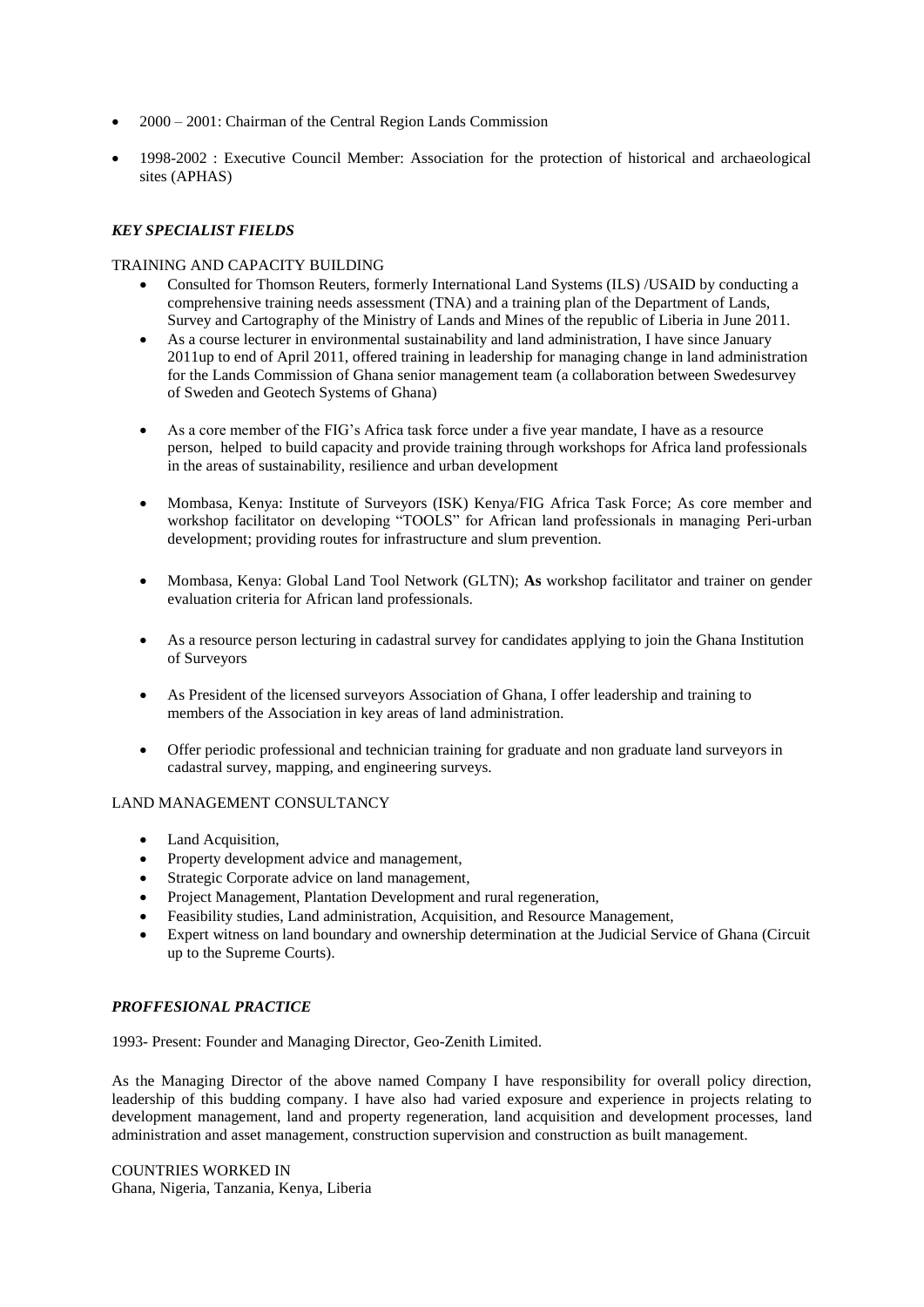## *PROFESSIONAL PRACTICE*

# **NOVEMBER 1993 – PRESENT**

## EMPLOYER **GEO – ZENITH LIMITED**

## POSITION MANAGING DIRECTOR AND PROJECTS COORDINATOR

#### **JULY 2011 – MAY 2012**

Demarcation of boundary and detailing of encroachment on the property of the Ghana ports and harbours authority at Kasoa in central region

#### **APRIL 2009 – PRESENT**

Demarcation and documentation of land parcels for oil palm out grower project: Twifo oil palm plantations limited

## **MARCH 2009 – PRESENT**

Site acquisition and engineering survey for the cape city foundation: catholic archdiocese of cape coast

## **JUNE 2005 – NOV 2007**

Acquisition, demarcation and documentation of land and setting out and monitoring of earthworks for the can 2008 stadium project for Sekondi and cape coast

## **AUGUST 2005 – MARCH 2007**

Associated with Kesse Tagoe and associates to carry out studies for the preparation and formulation of a land use plan for ada songhor salt basin for the minerals commission of Ghana

#### **AUGUST 2002 – 2004**

Acquisition, demarcation and documentation of land parcels for the senior staff association, cocoa marketing board Accra and the senior staff association, cocoa research institute, Tafo

## **MARCH 2002 – SEPTEMBER 2002**

Team leader, survey for the dualization of Accra – Kumasi road (Apedwa junction to Anyinam section)

#### **AUGUST 2001 – PRESENT**

Consultant to the government of Ghana / survey department for the provision of sectional maps for land title registration of Accra district 010, section 276 and section 277

## **MAY 2001 – DECEMBER 2001**

Consultant on mapping of the Amansuri conservation intergrated development project (acid) for wildlife society of Ghana, Beyin, western region

#### **JUNE 2001 – 2006**

Consultant to the government of Ghana on the provision of photogrammetric ground controls for mapping of Shama-Ahanta district in the western region

## **SERVICE ON BOARDS AND INSTITUTIONS**

# **MARCH 2001 – 2006**

## EMPLOYER **GHANA INSTITUTION OF SURVEYORS**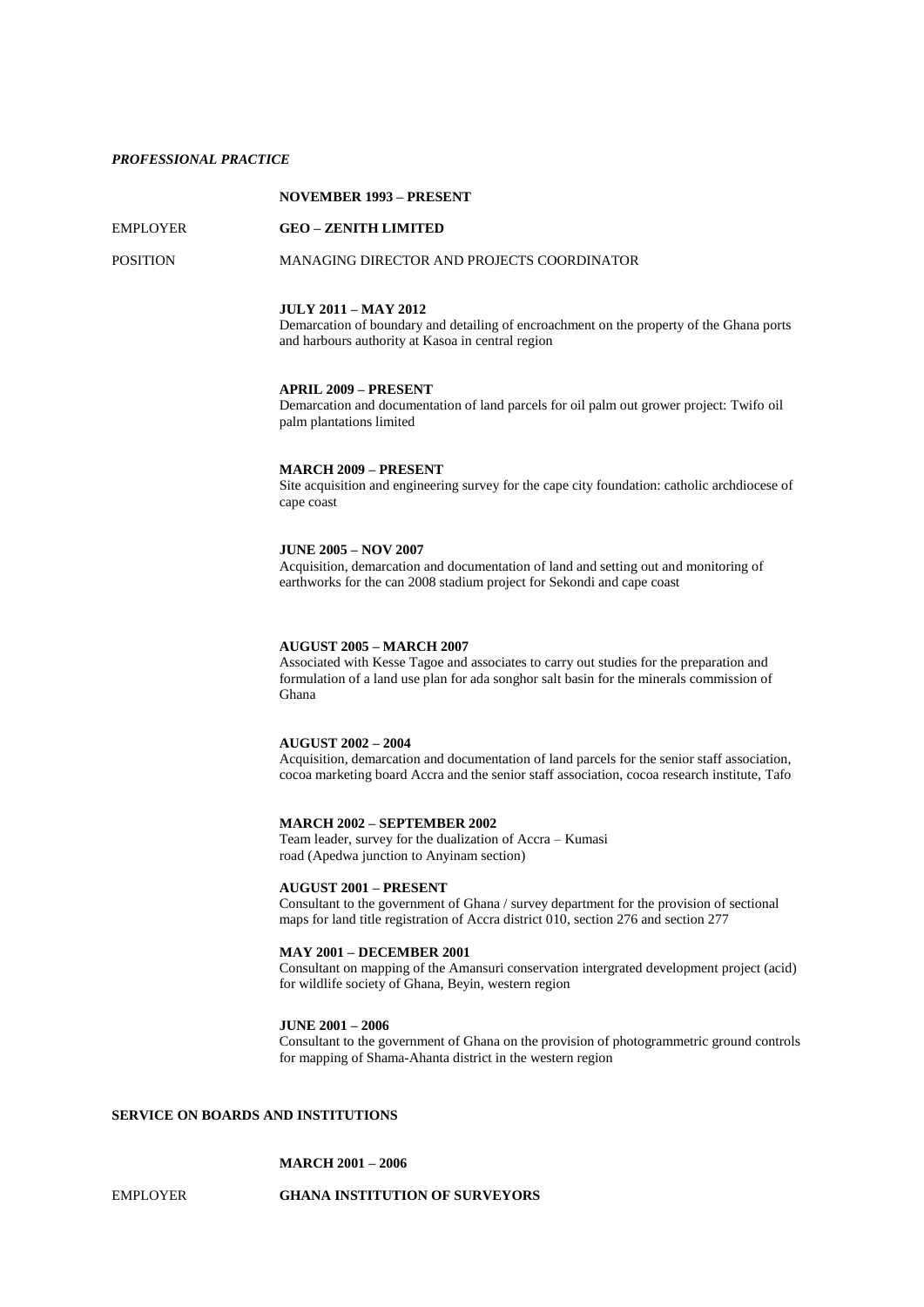|                 | Member of council of the Ghana institution of surveyors for 2001/2002, 2002 / 2003, and<br>2003/2004, 2004/2005 sessions                                                                                                                                                                                                                                                      |
|-----------------|-------------------------------------------------------------------------------------------------------------------------------------------------------------------------------------------------------------------------------------------------------------------------------------------------------------------------------------------------------------------------------|
|                 | (f) Financial secretary/treasurer land survey divisional committee (Ghana institution of                                                                                                                                                                                                                                                                                      |
|                 | surveyors)<br>(g) Member of the executive committee land surveying division (Ghana institution of<br>surveyors)                                                                                                                                                                                                                                                               |
|                 | (h) Member continuous professional development(cpd), finance, welfare, and land survey<br>day planning committee (land survey division of Ghana institution of surveyors)<br>Member of the public affairs committee of council (Ghana institution of surveyors)<br>(i)<br>Member, committee for the drafting of survey council law<br>(i)<br>(Ghana institution of surveyors) |
|                 | <b>APRIL 2000- SEPTEMBER 2001</b>                                                                                                                                                                                                                                                                                                                                             |
| EMPLOYER        | <b>CENTRAL REGION LANDS COMMISSION</b>                                                                                                                                                                                                                                                                                                                                        |
| <b>POSITION</b> | 1.<br>Chairman of the board of the central region lands commission<br>Charged with                                                                                                                                                                                                                                                                                            |
|                 | (a) the management of public lands and all lands vested in the president of the<br>republic of Ghana in the region.                                                                                                                                                                                                                                                           |
|                 | (b) advise the government, local authorities and traditional authorities on policy<br>framework for the development of particular areas of the region to ensure that the<br>development of individual pieces of land is coordinated with the relevant<br>development plan for the area concerned.                                                                             |
|                 | (c) formulate and submit to government recommendations on national policy with<br>respect to land use and capability.                                                                                                                                                                                                                                                         |
|                 | (d) advise on, and assist in the execution of, a comprehensive programme for the<br>registration of title to land throughout Ghana                                                                                                                                                                                                                                            |
|                 | (e) perform such other functions as the minister responsible for lands and natural<br>resources may assign to the commission.                                                                                                                                                                                                                                                 |
|                 | 2.<br>Chairman of the standing, stool and public lands management committees of the<br>central region lands commission.                                                                                                                                                                                                                                                       |
| EMPLOYER        | <b>OCTOBER 2001-2004</b><br><b>LAND FOR LIFE (NGO)</b>                                                                                                                                                                                                                                                                                                                        |
| POSITION        | <b>EXECUTIVE COUNCIL MEMBER</b>                                                                                                                                                                                                                                                                                                                                               |
|                 | Non profit non-governmental organization for advocacy in sustainable land use and land<br>management systems in Ghana.                                                                                                                                                                                                                                                        |
|                 | <b>FEBRUARY 2002-2004</b>                                                                                                                                                                                                                                                                                                                                                     |
| EMPLOYER        | <b>GHANA NATIONAL CHAMBER OF COMMERCE AND INDUSTRY</b>                                                                                                                                                                                                                                                                                                                        |
| POSITION        | (a) acting chairman – central regional branch<br>(b) national executive committee member                                                                                                                                                                                                                                                                                      |
|                 | Coordinating and steering the private sector business concerns in the central region of Ghana                                                                                                                                                                                                                                                                                 |
|                 | <b>MARCH 1998 – PRESENT</b>                                                                                                                                                                                                                                                                                                                                                   |
| <b>EMPLOYER</b> | ASSOCIATION FOR THE PROTECTION OF HISTORICAL AND                                                                                                                                                                                                                                                                                                                              |
|                 | ARCHAELOGICAL SITES ( APHAS), CAPE COAST - GHANA                                                                                                                                                                                                                                                                                                                              |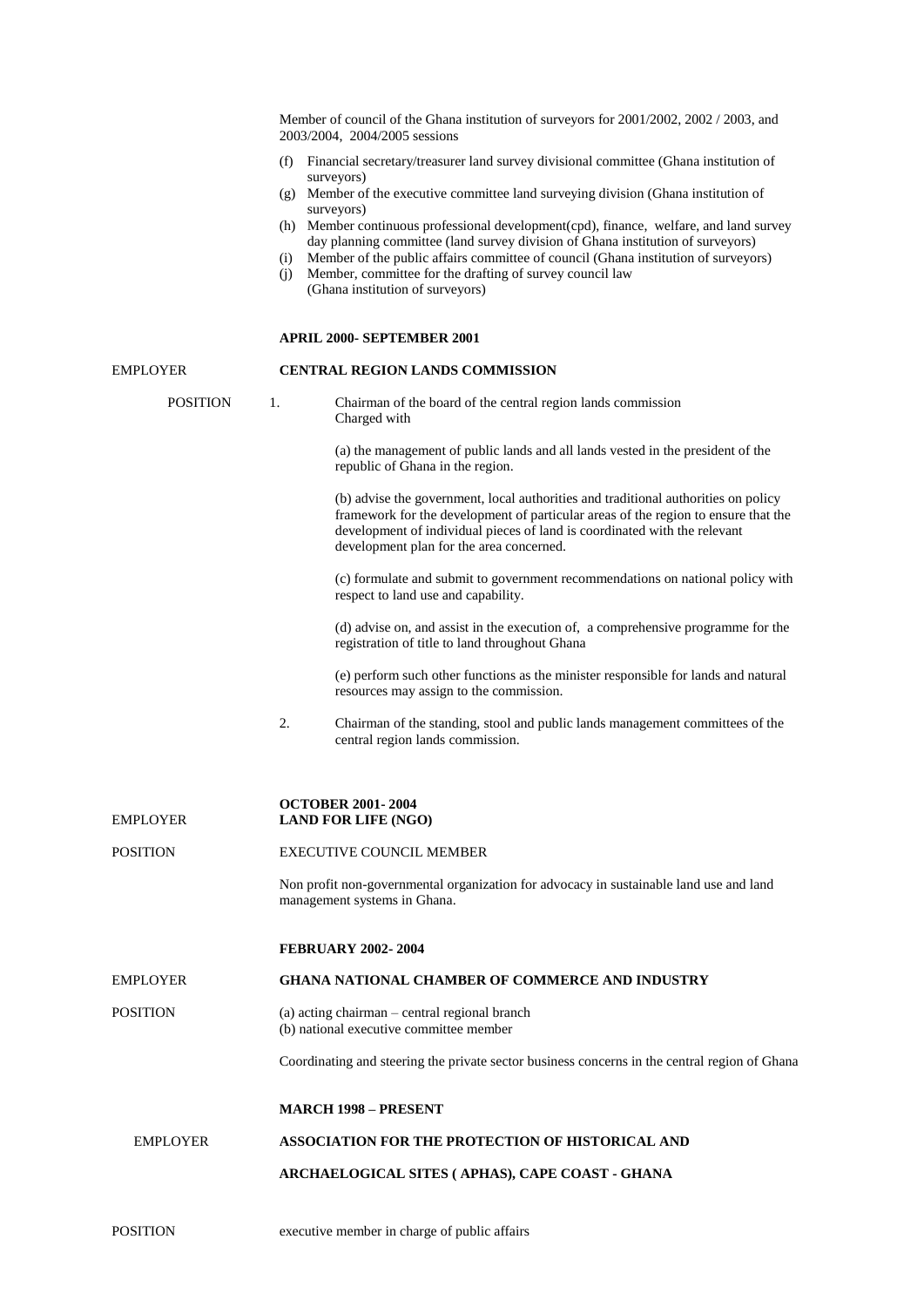## **1991 – 1993**

| <b>EMPLOYER</b> | <b>Geo Engineering Surveys And Benavid Ent. Accra</b> |
|-----------------|-------------------------------------------------------|
| <b>PROJECT</b>  | Land Title Registry/ Survey Dept.                     |
| <b>DUTIES</b>   | part time work on title registration survey in accra  |

## **PROFESSIONAL PRACTICE IN FEDERAL REPUBLIC NIGERIA**

# **JANUARY 1986 – FEBRUARY 1989 (FEDERAL REPUBLIC OF NIGERIA)** Employer **Zungus Engineering Surveys / Ove Arup (Nigeria Ltd.)** Position Surveyor Project (A) Bennin Onwena River Basin Development Authority Duties Acquisition Survey, Preparation Of Contour Maps, Setting Out Of Access Roads, Setting Out Of Clay Dams Etc. Project (B) Housing Scheme Kaduna Textiles Ltd. Duties Demarcation, Setting Out And Leveling Project (C) Ajaokuta Steel Mill Duties Team Leader For The Acquisition Of Over 20,000 Acres Of Land For The Largest Steel Mill In West Africa, Lay Out Of Infrastructure For A Modern Township Project ( D ) Nigeria Ports Authority, Koko Bendel State Duties Survey For Rehabilitation And Expansion Of Above Seaport Project (E) Bendel State Water Board Duties Line Surveys And Detailing For Pipeline And Water Distribution Network And Booster Stations For Several Townships In Bendel State Of Nigeria, Over 250 Km. Of Line Survey. **MAY 1983 – DECEMBER 1985 (FEDERAL REPUBLIC OF NIGERIA)** EMPLOYER **CUBIERTAS Y TEJADOS (NIGERIA LTD.)** Position Surveyor Project Badagry Igbhoho Sokoto Express Road Duties Surveying For Engineering Studies And Setting Out Of 80 Km. Dual Carriage Road

# **AUGUST 1982 – MAY 1983 (FEDERAL REPUBLIC OF NIGERIA)**

| <b>EMPLOYER</b> | <b>HIDROAD CONSTRUCTION COMPANY NIGERIA LIMITED</b> |
|-----------------|-----------------------------------------------------|
| Position        | Surveyor                                            |
| Project         | Survey For The Bennin City Airport Rehabilitation   |
| Duties          | Setting Out, As Built Measurements, Computations.   |